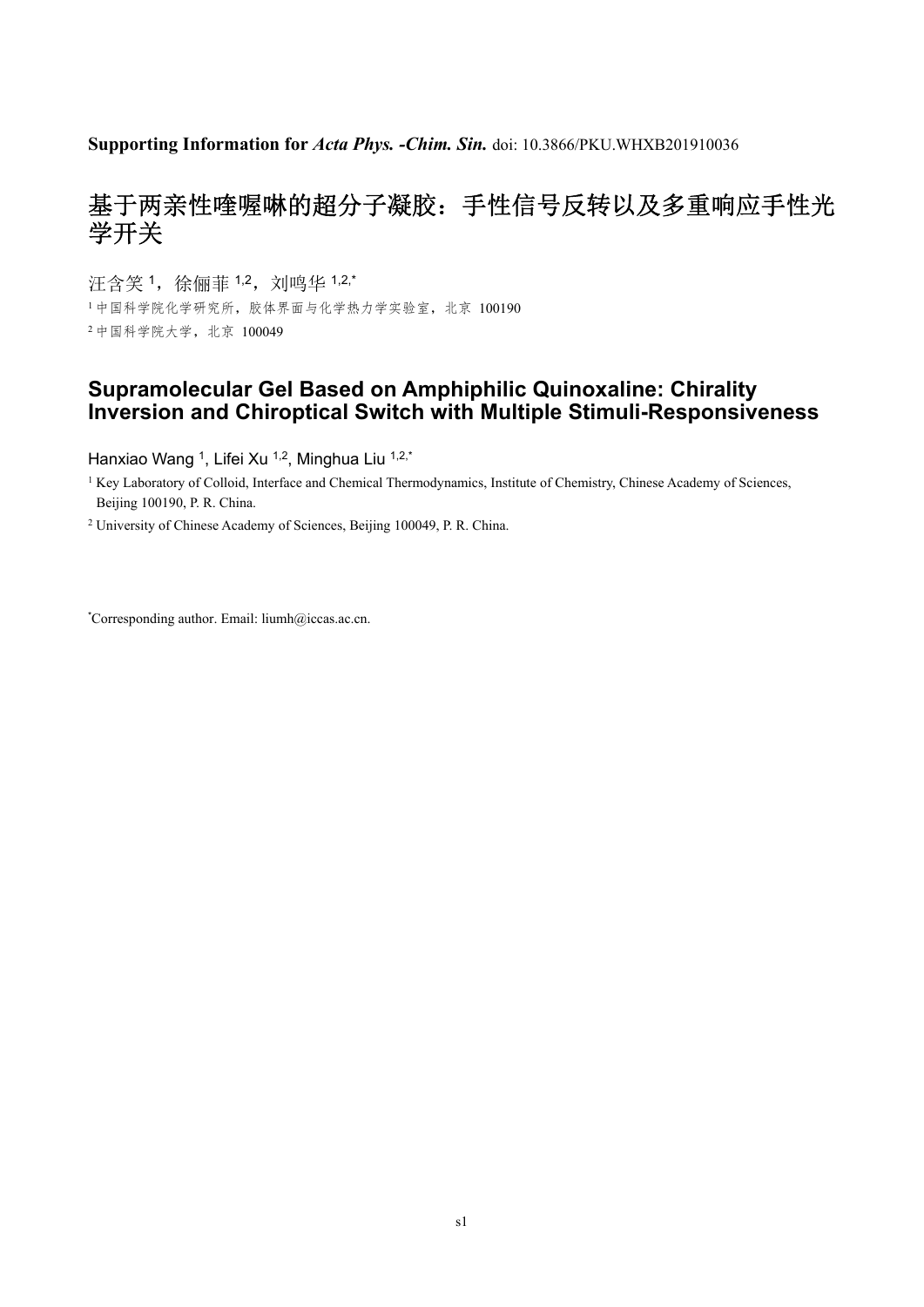| Gelation property of SQLG in various organic solvents.<br>Table 1 |                 |
|-------------------------------------------------------------------|-----------------|
| Solvents                                                          | Phase           |
| Cyclohexane                                                       | Transparent gel |
| Toluene                                                           | Transparent gel |
| Dichloromethane                                                   | Turbid gel      |
| Tetrahydrofuran                                                   | Suspension      |
| <b>Ethyl Acetate</b>                                              | Suspension      |
| Acetone                                                           | Suspension      |
| Ethanol                                                           | Turbid gel      |
| <b>DMF</b>                                                        | Transparent gel |
| <b>DMSO</b>                                                       | Transparent gel |

表 **1** 凝胶因子 **SQLG** 的凝胶化实验





**Fig. 1 SEM images of the acidified toluene gel of SQLG.** 



## 图 **2 SQLG** 的甲苯凝胶酸化后所得组装体的荧光光谱